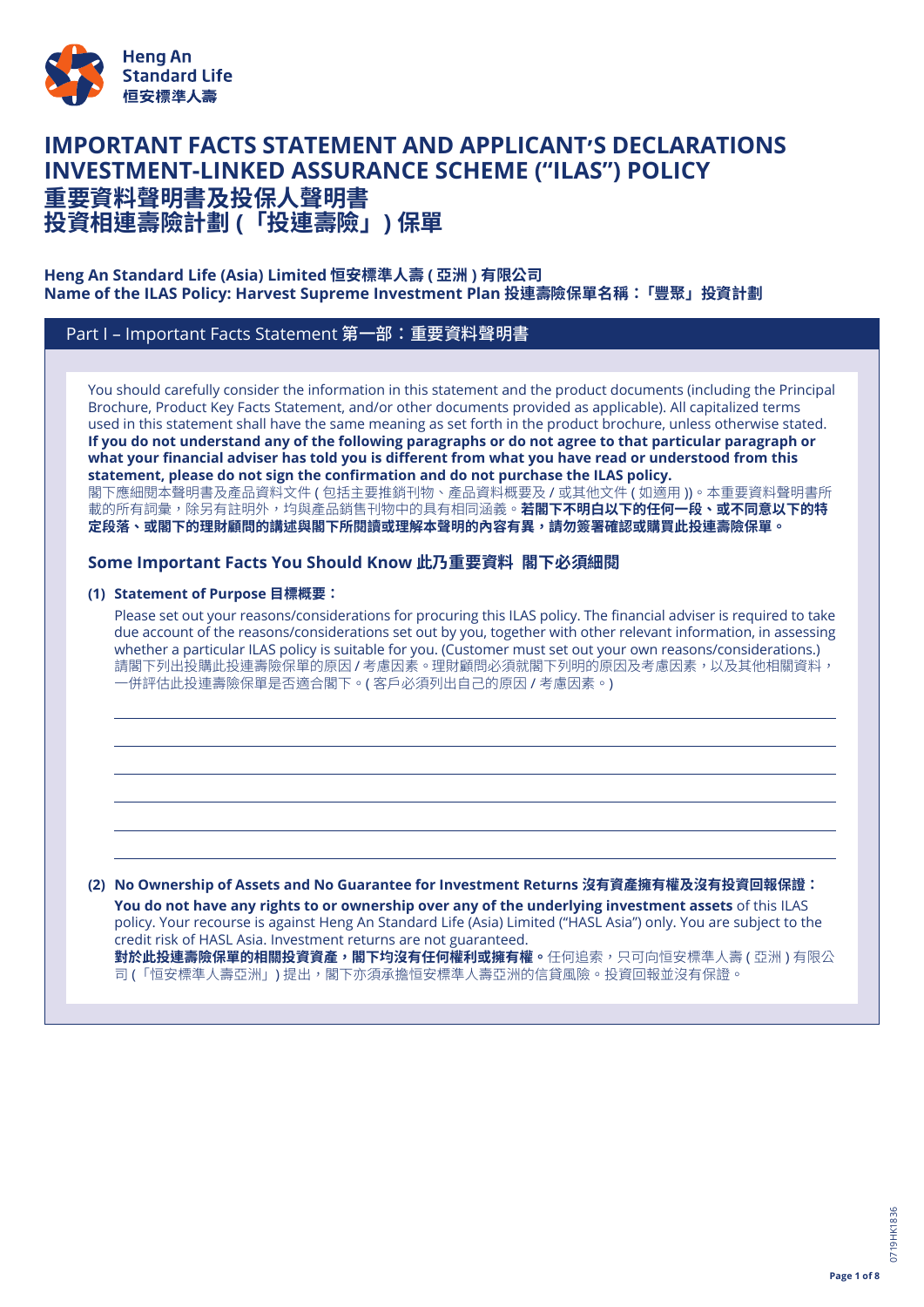### **(3) Long-term Features 計劃的長期性質:**

#### **(a) Upfront Charges 前期收費:**

No upfront charges (also known as **"Premium Charge"** in this ILAS policy) are currrently payable for Regular Contribution and additional Regular Contribution for this plan. 此計劃所繳付之定期供款及額外定期供款現時沒有收取前期費用 ( 此投連壽險保單內亦稱為**「保費費用」**)。

Premium Charge will be deducted upfront from the Single Contribution you pay as charges and will not be available for investment. **This means that the remaining amount of Single Contribution available for investment will be lower than your Single Contribution paid.** The Premium Charge for each Single Contribution paid is calculated as follows:

保費費用會於保單的已繳付之單一投資供款內即時扣除,有關款項將不會用作投資。**換言之,可供投資的尚餘每筆 單一投資供款金額會低於已繳付的單一投資供款。**每筆單一投資供款的保費費用的計算方法如下:

Premium Charge for each Single Contribution (per transaction) = Single Contribution received X Premium Charge percentage

每筆單一投資供款之保費費用 ( 每次交易計算 ) =已收取單一投資供款 X 保費費用百分比

|                                      | <b>Premium Charge</b><br>percentage<br>保費費用百分比 | Percentage of contribution received available for<br>investment after deducting Premium Charge<br><b>已收取供款在扣減保費費用後可用作投</b><br>資的百分比 |
|--------------------------------------|------------------------------------------------|-------------------------------------------------------------------------------------------------------------------------------------|
| <b>Single Contribution</b><br>單一投資供款 | 5%                                             | 95%                                                                                                                                 |

#### **(b) Early Surrender/withdrawal charges 提早退保 / 提取保單款項的收費:**

You will be subject to an **early surrender or withdrawal charge** (also known as **"Exit Charge"** in this ILAS policy) and **possible loss of entitlement to bonuses**, if policy termination (other than due to the death of the last surviving life insured, the value of Policy Account becomes zero or policy maturity) or surrender or withdrawal from the Initial Account(s) occurs within a prescribed period before the end of the relevant policy term. The Exit Charge is calculated as follows:

若閣下在保單年期期滿前的指定時限内終止保單 ( 最後一位在生受保人身故、保單賬戶價值成為零或保單期滿除 外 )、退保或於最初供款戶口中提款,均須支付**提早退保或提取保單款項的收費** ( 此投連壽險保單內亦稱為**「退保費 用」**),**並可能因此喪失獲得紅利的權利。**退保費用計算方法如下:

Exit Charge = Value of Initial Account(s) withdrawn/surrendered/terminated X Exit Charge percentage 退保費用 = 最初供款戶口的提款金額 / 退保時最初供款戶口的價值 / 保單終止時最初供款戶口的價值 X 退保費用百分比

Please note that an Exit Charge of 100% will be applied on the value of Initial Account(s) withdrawn/ surrendered/terminated when you apply for withdrawal or surrender or in case of policy termination (other than due to the death of the last surviving life insured, Policy Account Value becomes zero or policy maturity) during the first 12 months since the establishment of each relevant Initial Account. Thereafter, this charge will depend on the outstanding Contribution Payment Term for the relevant Regular Contribution and additional Regular Contribution (if applicable). Please see the table below for details.

請注意,假如您於相關最初供款戶口成立起計之首 12 個月內申請提款或退保或終止保單 ( 最後一位在生的受保人 身故、保單賬戶價值變為零或保單期滿除外 ),則退保費用會為最初供款戶口的提款金額 / 退保時最初供款戶口的 價值 / 保單終止時最初供款戶口的價值的 100%。其後,此費用將按其相關定期供款和額外定期供款 ( 如適用 ) 之 剩餘供款年期而釐定。詳情請見下表。

| <b>Outstanding Contribution</b><br>Payment Term <sup>^</sup> (in years)<br>剩餘供款年期 ^ (年) | <b>Exit Charge</b><br>percentage<br>退保費用百分比 | <b>Outstanding Contribution</b><br>Payment Term^ (in years)<br>剩餘供款年期 ^ (年) | <b>Exit Charge</b><br>percentage<br>退保費用百分比 |
|-----------------------------------------------------------------------------------------|---------------------------------------------|-----------------------------------------------------------------------------|---------------------------------------------|
| 19                                                                                      | 71%                                         | 9                                                                           | 34%                                         |
| 18                                                                                      | 68%                                         | 8                                                                           | 30%                                         |
| 17                                                                                      | 65%                                         |                                                                             | 26%                                         |
| 16                                                                                      | 62%                                         | 6                                                                           | 22%                                         |
| 15                                                                                      | 58%                                         | 5                                                                           | 18%                                         |
| 14                                                                                      | 54%                                         |                                                                             | 14%                                         |
| 13                                                                                      | 50%                                         | 3                                                                           | 10%                                         |
| $12 \overline{ }$                                                                       | 46%                                         | 2                                                                           | 6%                                          |
| 11                                                                                      | 42%                                         |                                                                             | 3%                                          |
| 10                                                                                      | 38%                                         |                                                                             | 0%                                          |

^Please note that part years of the outstanding Contribution Payment Term will be rounded up to next whole year.

<sup>^</sup>請注意,剩餘供款年期不足一年亦當一年計算。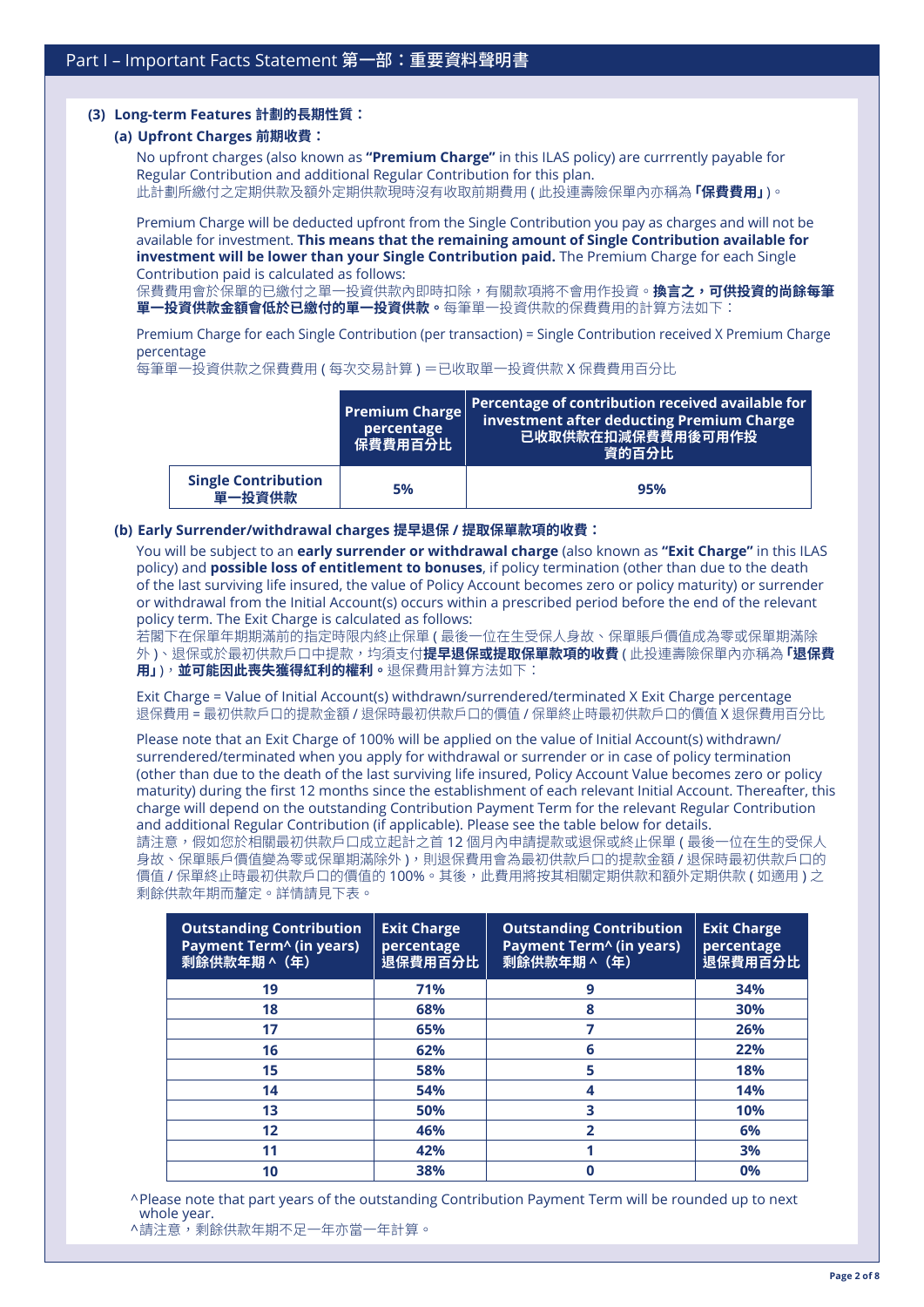## **(c) Extra Allocation 額外單位獎賞 :**

You will be entitled to an Extra Allocation if you meet certain conditions. For details, please refer to the product documents of this ILAS policy. .<br>若閣下符合指定的要求,可享有額外單位獎賞。詳情請參閱此投連壽險保單的產品資料文件。

#### **(d) Large Value Bonus 大額獎賞:**

You will be entitled to a Large Value Bonus if you meet certain conditions. For details, please refer to the product documents of this ILAS policy. .<br>若閣下符合指定的要求,可享有大額獎賞。詳情請參閱此投連壽險保單的產品資料文件。

#### **(4) Fees and Charges 費用及收費 :**

**Some fees/charges will be deducted** from the contributions you pay and/or your ILAS policy value, and will reduce the amount available for investment. Accordingly, **the return on your ILAS policy as a whole may considerably be lower than the return of the underlying funds you selected.** For details, please refer to the product documents of this ILAS policy.

**某些費用 / 收費將從閣下支付的供款及 / 或閣下投連壽險保單的價值中扣減**,並會減少可供投資的金額。因此,**閣下 投連壽險保單的整體回報有可能遠低於閣下所選取的相關基金的回報**。詳情請參閱此投連壽險保單的產品資料文件。

#### **(5) Switching of Investment Choices 轉換投資選擇:**

If you switch your investment choices (currently nil), you may be subject to a charge (currently waived) and your risk may be increased or decreased.

若閣下轉換投資選擇,可能需要支付相關收費 ( 現時豁免 ),而閣下所承受的風險亦有可能因而增加或減少。

#### **(6) Contribution Holiday 供款假期:**

Please check with your financial adviser and the product documents whether and under what specific conditions a contribution holiday (during which contribution payment is suspended) may be taken. If your ILAS policy allows a contribution holiday, you should note that: 請向閣下的理財顧問查詢及參閱產品資料文件,以確定此投連壽險保單是否設有供款假期 ( 即在此期間可暫停供款 ),

以及行使供款假期權利所需符合的指定條件。若閣下的保單設有供款假期,閣下必須注意以下事項:

- (a) Contribution holiday means that you may temporarily suspend your regular contribution payments. **It does not mean that you are only required to make contribution during their respective Initial Period.** 供款假期指閣下可在該期間暫時停止定期供款,**但並不表示閣下只須在其相關的最初供款期內繳付供款。**
- (b) As all relevant fees and charges will continue to be deducted from your ILAS policy value during the contribution holiday, **the value of your ILAS policy may be significantly reduced.** 由於在供款假期內所有費用及收費仍會繼續從閣下的投連壽險保單價值中扣除,因此,**閣下的投連壽險保單價值 或會因此而大幅減少。**

#### **(7) Risk of Early Termination 提早終止的風險:**

**Your ILAS policy may be automatically early terminated and you could lose all your contributions paid and benefits accrued** if any condition of automatic early termination is triggered. This may happen if you fail to make contribution (for Regular Contribution and additional Regular Contribution (if applicable)), or if your policy has very low or negative value (e.g. poor investment performance, exercise of contribution holiday), etc. For details, please refer to the product documents of this ILAS policy.

若有任何啟動保單自動提早終止的情況出現,**閣下的投連壽險保單或會被自動提早終止,而閣下亦會因此損失所有已 付供款及累算權益。**可能啟動保單自動提早終止的情況包括:閣下未能定期支付供款 ( 定期供款及額外定期供款 ( 如適 用)),或閣下的保單總值處於十分低或負數的水平 ( 例如:投資表現不理想或於行使供款假期後 ) 等。詳情請參閱此投 連壽險保單的產品資料文件。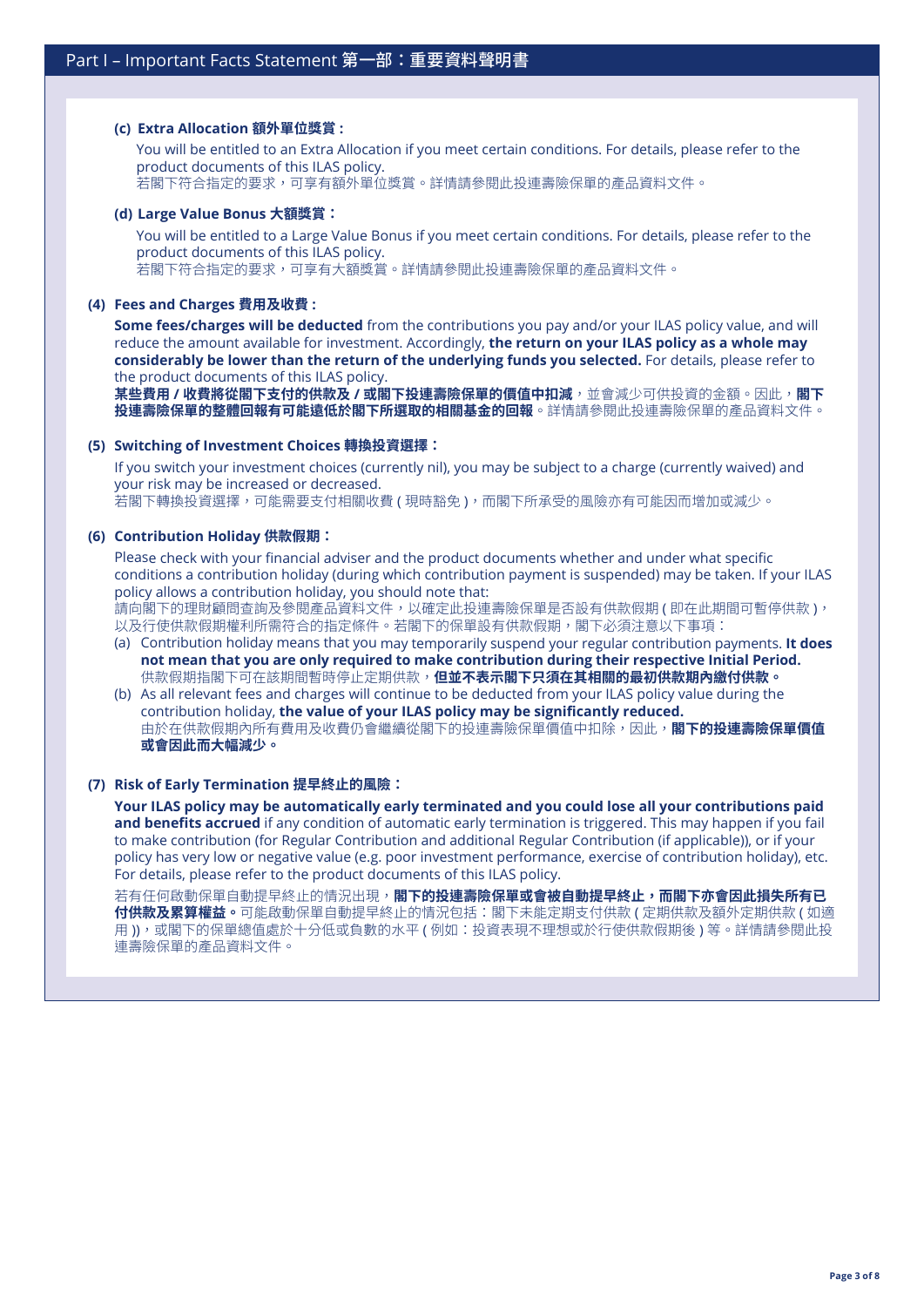#### **(8) Licensed Insurance Intermediaries' Remuneration 持牌保險中介人的酬勞:**

**If you take up this ILAS policy, the licensed insurance broker will on average receive the following remuneration per \$100 of the contribution that you pay, dependent on the chosen Contribution Payment Term.** The remuneration is an average figure calculated on the assumption that you will pay all the contributions throughout the entire Contribution Payment Term. It covers all payments to the licensed insurance broker directly attributable to the sale of this ILAS policy (including upfront and future commissions, bonuses and other incentives). The amount of remuneration actually receivable by the licensed insurance broker may vary from year to year and is higher in the first policy year/ early policy years. You are entitled to make enquiry with your licensed insurance broker if you wish to know more about the remuneration that he/ she/they may receive in respect of this policy.

**若閣下選擇投購此投連壽險保單,持牌保險經紀將會就閣下每繳付 100 港元的供款金額中,因應閣下所選擇的供款年 期而獲取平均以下所列出的酬勞。**持牌保險經紀的酬勞是基於閣下將會在整個供款年期內支付所有供款的假設下計算 所得的平均值。該酬勞包括所有直接因銷售此保單而向持牌保險經紀支付的金額 ( 包括前期及其後的佣金、花紅及其 他獎金)。持牌保險經紀每年實際上可獲取的酬勞金額可能不同,而酬勞金額於保單首年 / 早年會較高。閣下如欲進一 步了解持牌保險經紀就此投連壽險保單可能收取的酬勞,閣下有權向閣下的持牌保險經紀查詢。

| <b>Contribution</b><br><b>Payment Term</b><br>供款年期 | <b>Average remuneration</b><br>per \$100 of contribution<br>平均酬勞以每 100 港元<br>供款金額計 |
|----------------------------------------------------|------------------------------------------------------------------------------------|
| 5                                                  | <b>HK\$ 3.00</b>                                                                   |
| $6 - 10$                                           | <b>HK\$4.49</b>                                                                    |
| $11 - 15$                                          | <b>HK\$4.50</b>                                                                    |
| $16 - 20$                                          | <b>HK\$4.50</b>                                                                    |
| <b>Single Contribution</b><br>單一投資供款               | <b>HK\$ 3.50</b>                                                                   |

Ignore as appropriate. 如不適用請不用理會。

I ("customer") confirm that I have read and understood and agree to be bound by paragraphs above. 本人 (「客戶」) 現確認已閱讀及明白,並同意受以上各段的約束。

| Name of First Policy Owner  | Signature of First Policy Owner  | Date (dd/mm/yy) |
|-----------------------------|----------------------------------|-----------------|
| 第一保單持有人姓名                   | 第一保單持有人簽署                        | 日期(日/月/年)       |
| Name of Second Policy Owner | Signature of Second Policy Owner | Date (dd/mm/yy) |
| 第二保單持有人姓名                   | 第二保單持有人簽署                        | 日期(日/月/年)       |
| Name of financial adviser   | Signature of financial adviser   | Date (dd/mm/yy) |
| 理財顧問姓名                      | 理財顧問簽署                           | 日期(日/月/年)       |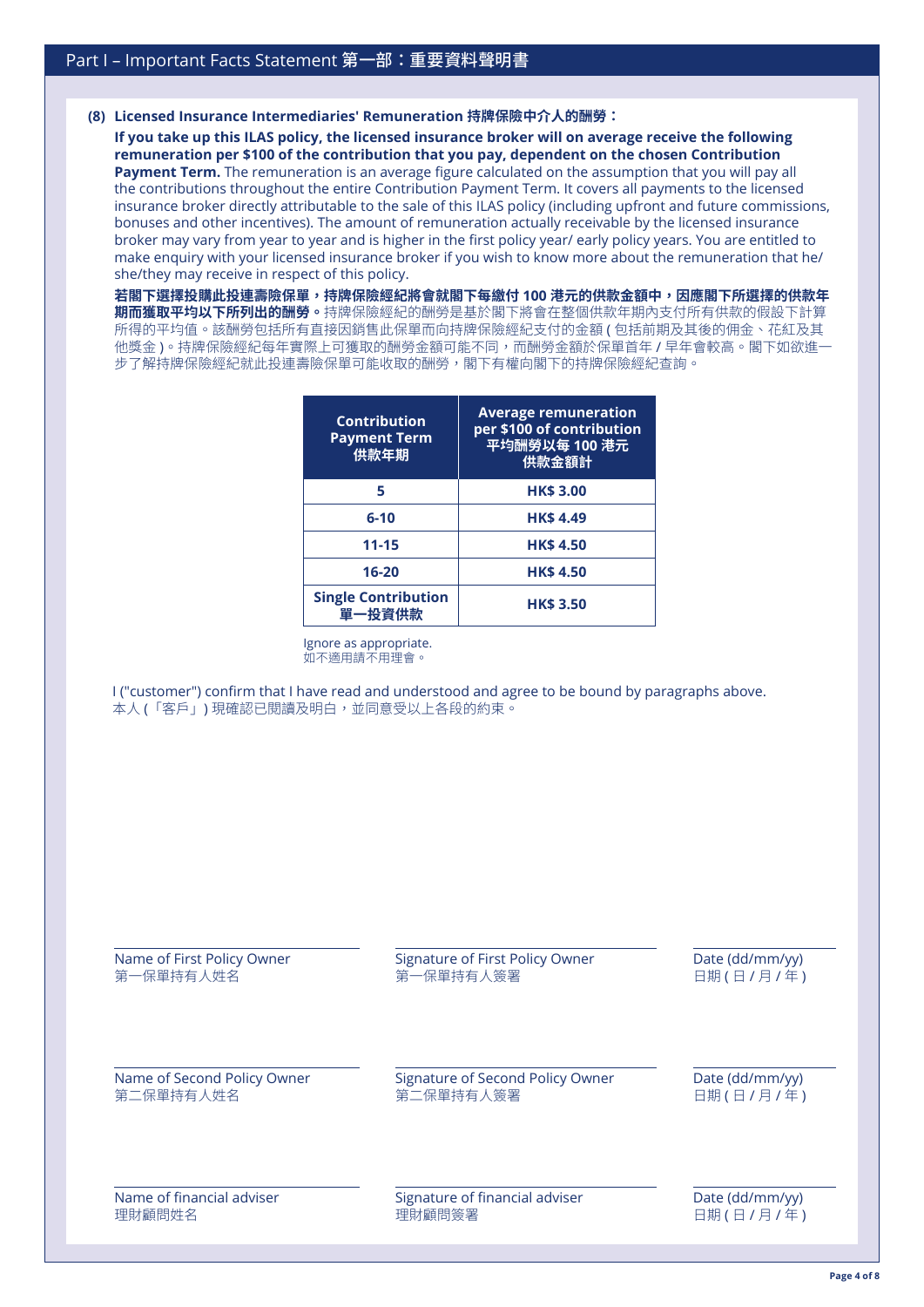| Part II - Applicant's Declarations 第二部: 投保人聲明書 |                                                                                                                                                                                                                                                                                                                                                                                                    |                                               |                              |  |  |
|------------------------------------------------|----------------------------------------------------------------------------------------------------------------------------------------------------------------------------------------------------------------------------------------------------------------------------------------------------------------------------------------------------------------------------------------------------|-----------------------------------------------|------------------------------|--|--|
|                                                | <b>Section I: Disclosure Declaration</b><br>甲部:披露聲明                                                                                                                                                                                                                                                                                                                                                |                                               |                              |  |  |
|                                                | • I ("customer") confirm that the licensed insurance intermediary, (name of the licensed insurance intermediary)                                                                                                                                                                                                                                                                                   |                                               |                              |  |  |
|                                                |                                                                                                                                                                                                                                                                                                                                                                                                    | (licence number)                              | , has                        |  |  |
|                                                | conducted a Financial Needs Analysis and Risk Profile Questionnaire for me.                                                                                                                                                                                                                                                                                                                        |                                               |                              |  |  |
|                                                | 本人(「客戶」)確認持牌保險中介人(持牌保險中介人的姓名)                                                                                                                                                                                                                                                                                                                                                                      |                                               | (牌照號碼)                       |  |  |
|                                                |                                                                                                                                                                                                                                                                                                                                                                                                    | 已為本人進行「財務需要分析」及「風險承擔能力問卷」。                    |                              |  |  |
|                                                | • I have received, read and understood the following documents:<br>本人已收取,閱讀及明白以下文件:                                                                                                                                                                                                                                                                                                                |                                               |                              |  |  |
|                                                | • Principal Brochure (consists of the product brochure and Investment Choices Brochure)<br>主要推銷刊物 (由產品銷售刊物及投資選擇刊物構成)                                                                                                                                                                                                                                                                               |                                               |                              |  |  |
|                                                | • Product Key Facts Statement<br>產品資料概要                                                                                                                                                                                                                                                                                                                                                            |                                               |                              |  |  |
|                                                | • I fully understand and accept the potential loss associated with any market value adjustment, where HASL Asia has<br>the right and absolute discretion under certain situations (e.g. early policy surrender) to apply a downward / negative<br>market value adjustment to the ILAS policy.<br>本人完全明白及同意承受可能因市場價格調整所引致的潛在損失,及恒安標準人壽亞洲在一些特定的情況下 (例如:提早退保)<br>有權及擁有絕對的酌情權對投連壽險保單的價值作出市值下調 / 負市值調整。 |                                               |                              |  |  |
|                                                |                                                                                                                                                                                                                                                                                                                                                                                                    |                                               |                              |  |  |
|                                                |                                                                                                                                                                                                                                                                                                                                                                                                    |                                               |                              |  |  |
|                                                |                                                                                                                                                                                                                                                                                                                                                                                                    |                                               |                              |  |  |
|                                                |                                                                                                                                                                                                                                                                                                                                                                                                    |                                               |                              |  |  |
|                                                |                                                                                                                                                                                                                                                                                                                                                                                                    |                                               |                              |  |  |
|                                                |                                                                                                                                                                                                                                                                                                                                                                                                    |                                               |                              |  |  |
|                                                |                                                                                                                                                                                                                                                                                                                                                                                                    |                                               |                              |  |  |
|                                                |                                                                                                                                                                                                                                                                                                                                                                                                    |                                               |                              |  |  |
|                                                |                                                                                                                                                                                                                                                                                                                                                                                                    |                                               |                              |  |  |
|                                                |                                                                                                                                                                                                                                                                                                                                                                                                    |                                               |                              |  |  |
|                                                |                                                                                                                                                                                                                                                                                                                                                                                                    |                                               |                              |  |  |
|                                                |                                                                                                                                                                                                                                                                                                                                                                                                    |                                               |                              |  |  |
|                                                |                                                                                                                                                                                                                                                                                                                                                                                                    |                                               |                              |  |  |
|                                                | Name of First Policy Owner<br>第一保單持有人姓名                                                                                                                                                                                                                                                                                                                                                            | Signature of First Policy Owner<br>第一保單持有人簽署  | Date (dd/mm/yy)<br>日期(日/月/年) |  |  |
|                                                |                                                                                                                                                                                                                                                                                                                                                                                                    |                                               |                              |  |  |
|                                                | Name of Second Policy Owner<br>第二保單持有人姓名                                                                                                                                                                                                                                                                                                                                                           | Signature of Second Policy Owner<br>第二保單持有人簽署 | Date (dd/mm/yy)<br>日期(日/月/年) |  |  |
|                                                |                                                                                                                                                                                                                                                                                                                                                                                                    |                                               |                              |  |  |
|                                                | Name of financial adviser<br>理財顧問姓名                                                                                                                                                                                                                                                                                                                                                                | Signature of financial adviser<br>理財顧問簽署      | Date (dd/mm/yy)<br>日期(日/月/年) |  |  |
|                                                |                                                                                                                                                                                                                                                                                                                                                                                                    |                                               |                              |  |  |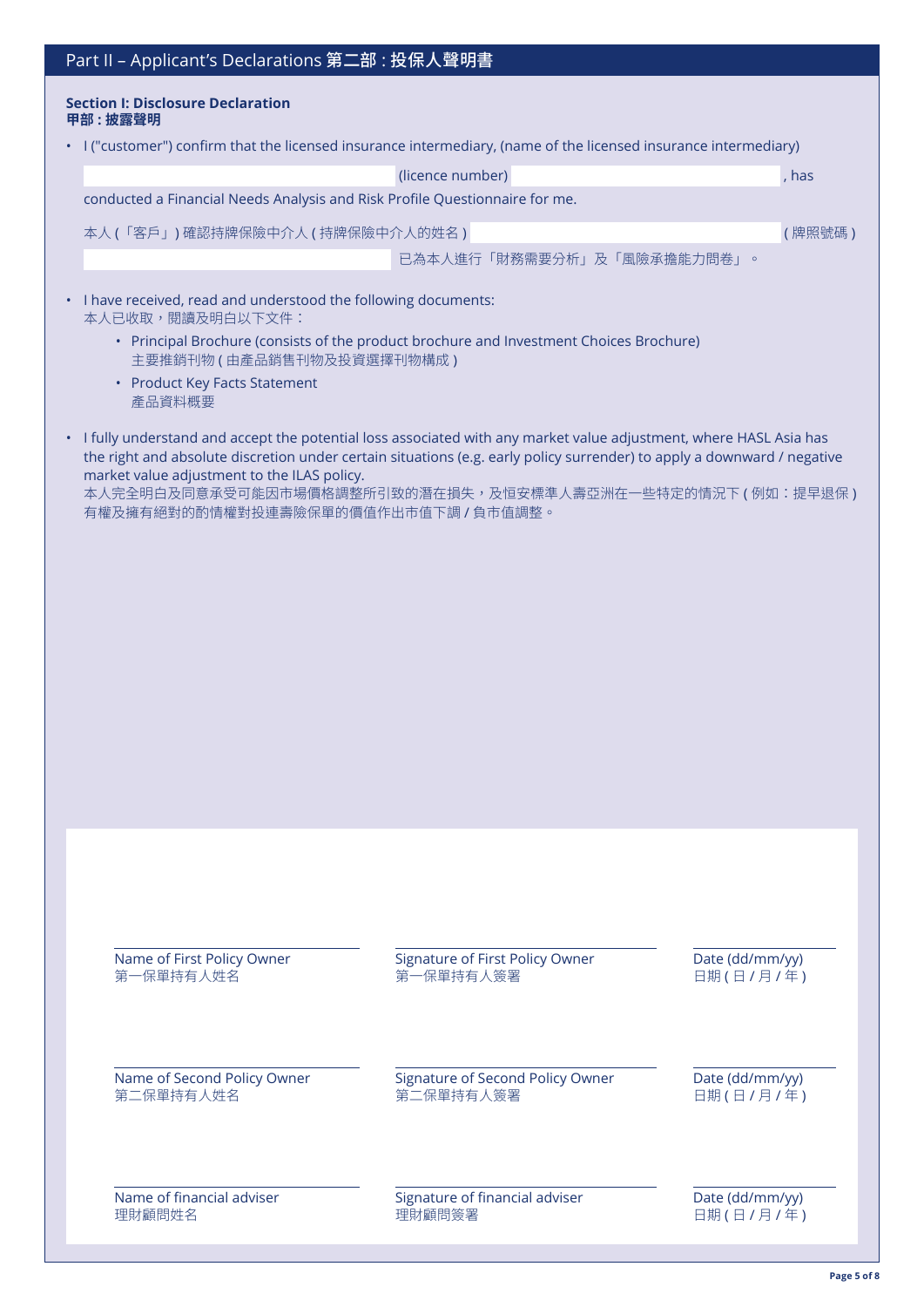# Part II – Applicant's Declarations 第二部 : 投保人聲明書

**Section II: Affordability Declaration (For regular premium payment) 乙部 : 負擔能力聲明 ( 適用於定期支付保費 )**

- I ("customer") anticipate that my disposable income and/or savings is/are sufficient to pay the regular premium payments for the entire payment term of the ILAS policy; and 本人 (「客戶」) 預計本人的可動用收入及 / 或儲蓄將足以支付此投連壽險保單的整個保費繳付期的定期保費供款;以及
- I confirm that I am willing to pay the premiums for the entire payment term of the ILAS policy. 本人確認本人願意就此投連壽險保單整個保費繳付期支付保費。

| Name of First Policy Owner  | Signature of First Policy Owner  | Date (dd/mm/yy) |
|-----------------------------|----------------------------------|-----------------|
| 第一保單持有人姓名                   | 第一保單持有人簽署                        | 日期(日/月/年)       |
| Name of Second Policy Owner | Signature of Second Policy Owner | Date (dd/mm/yy) |
| 第二保單持有人姓名                   | 第二保單持有人簽署                        | 日期(日/月/年)       |
| Name of financial adviser   | Signature of financial adviser   | Date (dd/mm/yy) |
| 理財顧問姓名                      | 理財顧問簽署                           | 日期(日/月/年)       |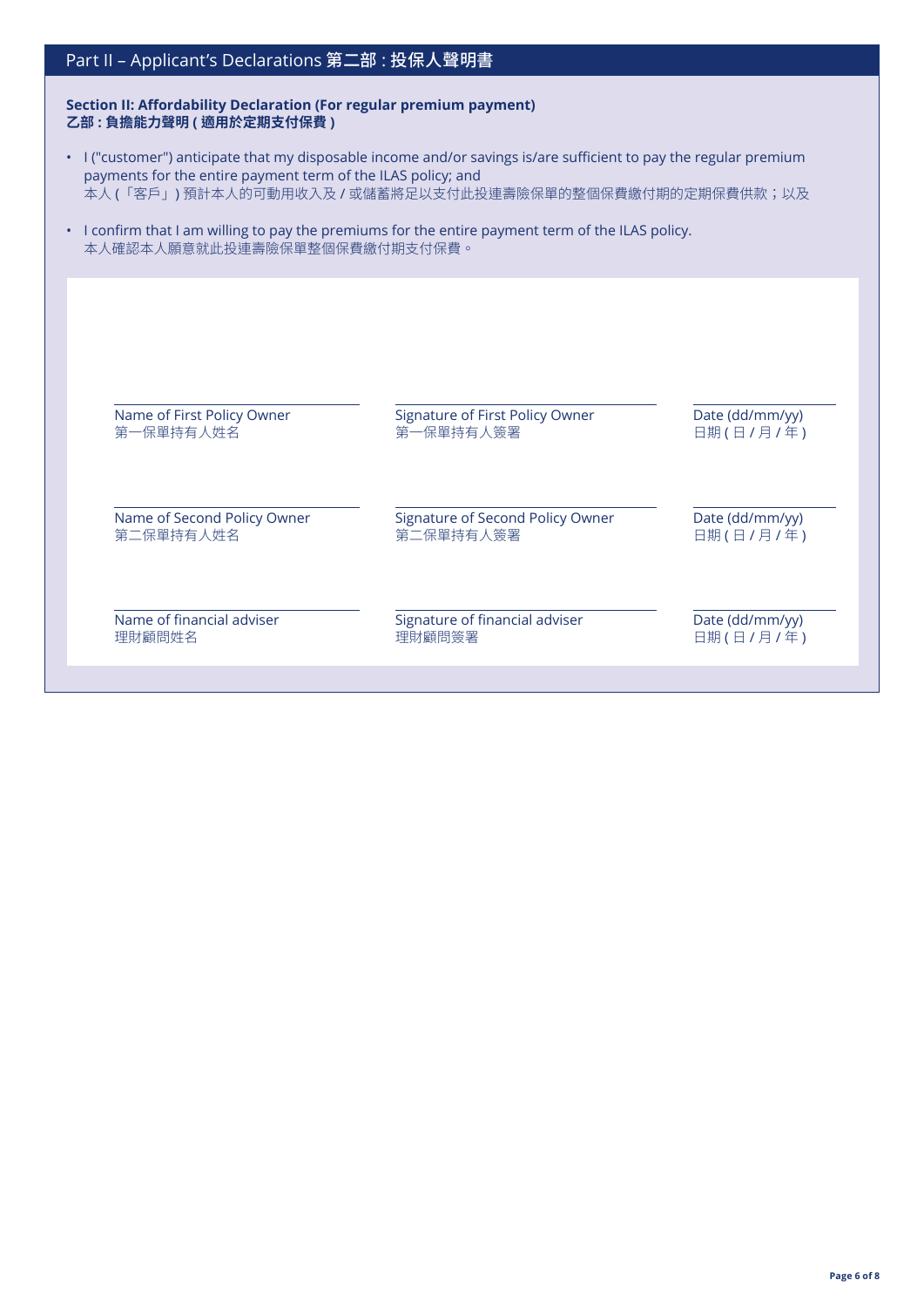#### **Section III: Suitability Declaration 丙部 : 適合性聲明**

I ("customer") understand and agree that (tick one only): 本人 (「客戶」) 明白並同意 ( 只可選一項 ):

# $A$

the features and risk level of the ILAS policy and my selected mix of underlying investment choices are suitable for me based on my disclosed current needs and risk profile, etc. as indicated in the Financial Needs Analysis and Risk Profile Questionnaire. 根據本人於「財務需要分析」及「風險承擔能力問卷」所披露的現時需要及風險承擔能力等資料,此投連壽險保單之特點及其風 險級別與本人所選擇的相關投資選擇組合均適合本人。

## OR 或

# $B$

**Notes: 註釋 :**

despite the fact that the features and/or risk level of the ILAS policy and/or my selected mix of underlying investment choices may not be suitable for me based on my disclosed current needs & risk profile, etc. as indicated in the Financial Needs Analysis and Risk Profile Questionnaire, I confirm that it is my intention and desire to proceed with my application(s) as explained below:

儘管根據本人於「財務需要分析」及「風險承擔能力問卷」所披露的現時需要及風險承擔能力等資料,此投連壽險保單之特點及 / 或風險級別及/或本人選擇的相關投資選擇組合可能並不適合本人,但本人確認基於下述原因,本人打算及意欲申請此投連壽險保單:

(If Box B is ticked, customer must complete explanation in this box.) (如選擇「B」項,客戶必須於此欄內提供原因。)

I acknowledge I should not purchase this ILAS policy and/or the selected mix of underlying investment choices unless I understand these and their suitability has been explained to me and that the final decision is mine. 本人確認,除非本人清楚了解此投連壽險保單及 / 或所選擇的相關投資選擇組合,並已獲解釋此投連壽險保單的合適性;否則, 本人不應購買此投連壽險保單。本人擁有最終的決定權。

I understand that HASL Asia will retain copy(ies) of the completed Financial Needs Analysis and Risk Profile Questionnaire for verification purpose.

本人明白恒安標準人壽亞洲將保留已填妥的「財務需要分析」及「風險承擔能力問卷」副本作核實之用。

| Name of First Policy Owner                             | Signature of First Policy Owner                                                                                                                                                                                                                                                                                                                                                                      | Date (dd/mm/yy) |
|--------------------------------------------------------|------------------------------------------------------------------------------------------------------------------------------------------------------------------------------------------------------------------------------------------------------------------------------------------------------------------------------------------------------------------------------------------------------|-----------------|
| 第一保單持有人姓名                                              | 第一保單持有人簽署                                                                                                                                                                                                                                                                                                                                                                                            | 日期(日/月/年)       |
| Name of Second Policy Owner                            | Signature of Second Policy Owner                                                                                                                                                                                                                                                                                                                                                                     | Date (dd/mm/yy) |
| 第二保單持有人姓名                                              | 第二保單持有人簽署                                                                                                                                                                                                                                                                                                                                                                                            | 日期(日/月/年)       |
| Name of financial adviser                              | Signature of financial adviser                                                                                                                                                                                                                                                                                                                                                                       | Date (dd/mm/yy) |
| 理財顧問姓名                                                 | 理財顧問簽署                                                                                                                                                                                                                                                                                                                                                                                               | 日期              |
| <b>Notes:</b><br>註釋:<br>Owners must sign all sections. | In this Statement & Declaration, "I" refers to customer. "Proposed Policy Owner" also refers to customer. The singular shall include<br>the plural; the word "I" shall include "we"; & the word "my" shall include "our". For joint Proposed Policy Owners, all Proposed Policy<br>就重要資料聲明書及投保人聲明書而言,「本人」指客戶。「準保單持有人」亦指客戶。單數包括複數;「本人」包括「我們」的涵義;及「本<br>人的」包括「我們的」的涵義。若為聯名的準保單持有人,所有的準保單持有人必須在所有部分內簽署。 |                 |

2. The customer(s) are required to inform the financial adviser or HASL Asia if there is any material change of information provided in these Declarations before the policy is issued. 若重要資料聲明書及投保人聲明書上填報的資料有任何重大改變,閣下在保單簽發前,必須通知閣下的理財顧問或恒安標準人壽亞洲。